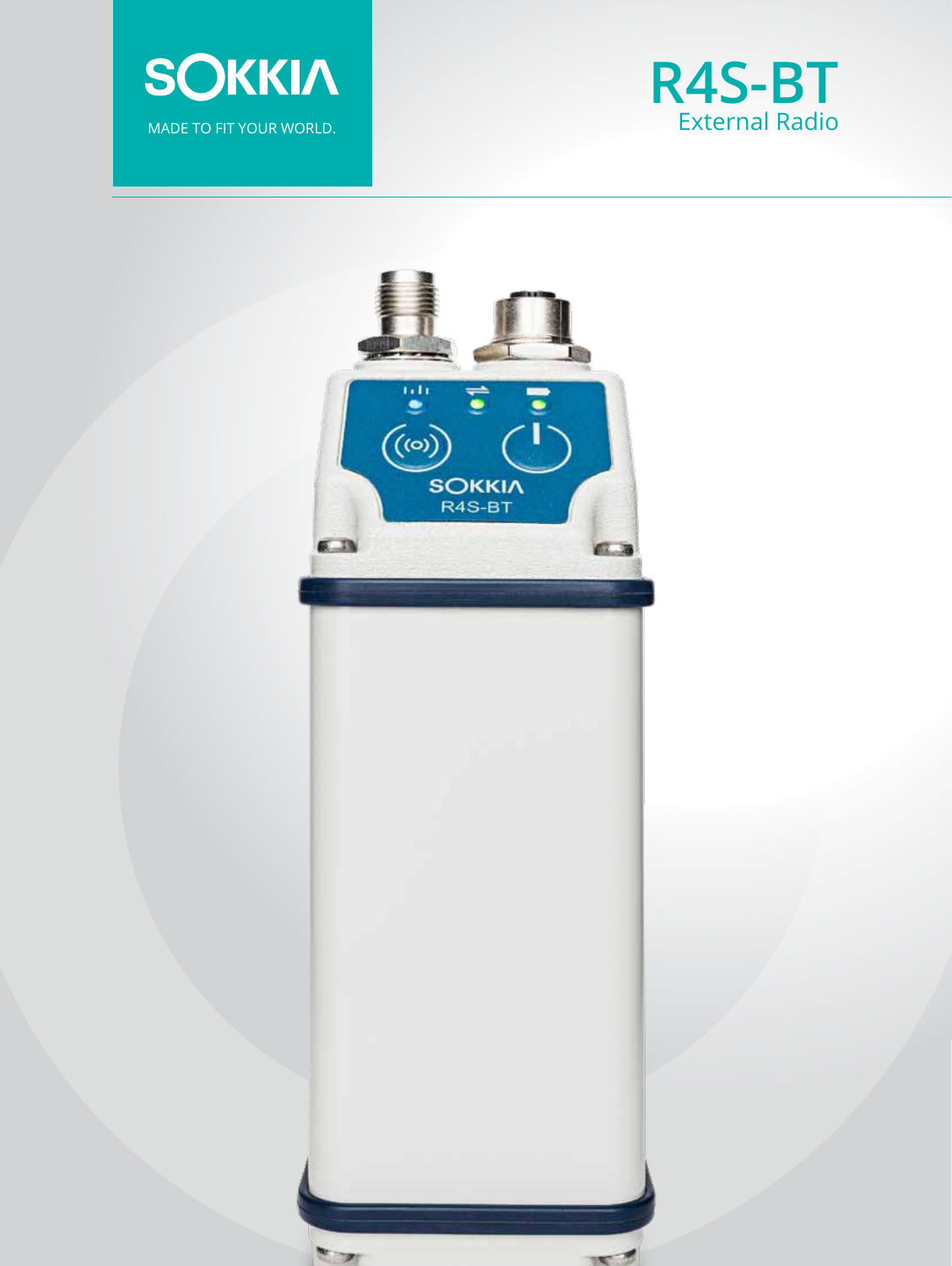# **SOKKIA**







This unique solution features integrated batteries and Bluetooth® communication, and provides an external UHF option for the Sokkia GCX receiver line.

Like all of our products, you can customize it to meet your needs and create your own workflows.

- Wireless modem configuration and data transfer via Bluetooth®
- Light, weighing only 420 g
- Long operational time
	- Receive Mode: 20 hours
	- Transmit Mode: 6 hours at 1 W
- IP67 Rating

# **Extend your range**

The R4S-BT combines a UHF radio modem, Bluetooth, and an internal battery all together in a rugged IP67 classified housing. If you need to extend the communication radio range between between your RTK base station and rover, the R4S-BT is a perfect fit.

### **Get more out of your existing equipment**

If you already have a GCX3 but find yourself on a bigger job site or without a clear line-of-sight, you're now able to extend the range from 300 m up to a mile. Even if you have a third-party GNSS receiver, our open architecture lets you easily adapt the R4S-BT into your workflow and create a modular solution.

- 1. Affordable UHF base + rover option
- 2. Easily upgrade your SiteComm rover into UHF rover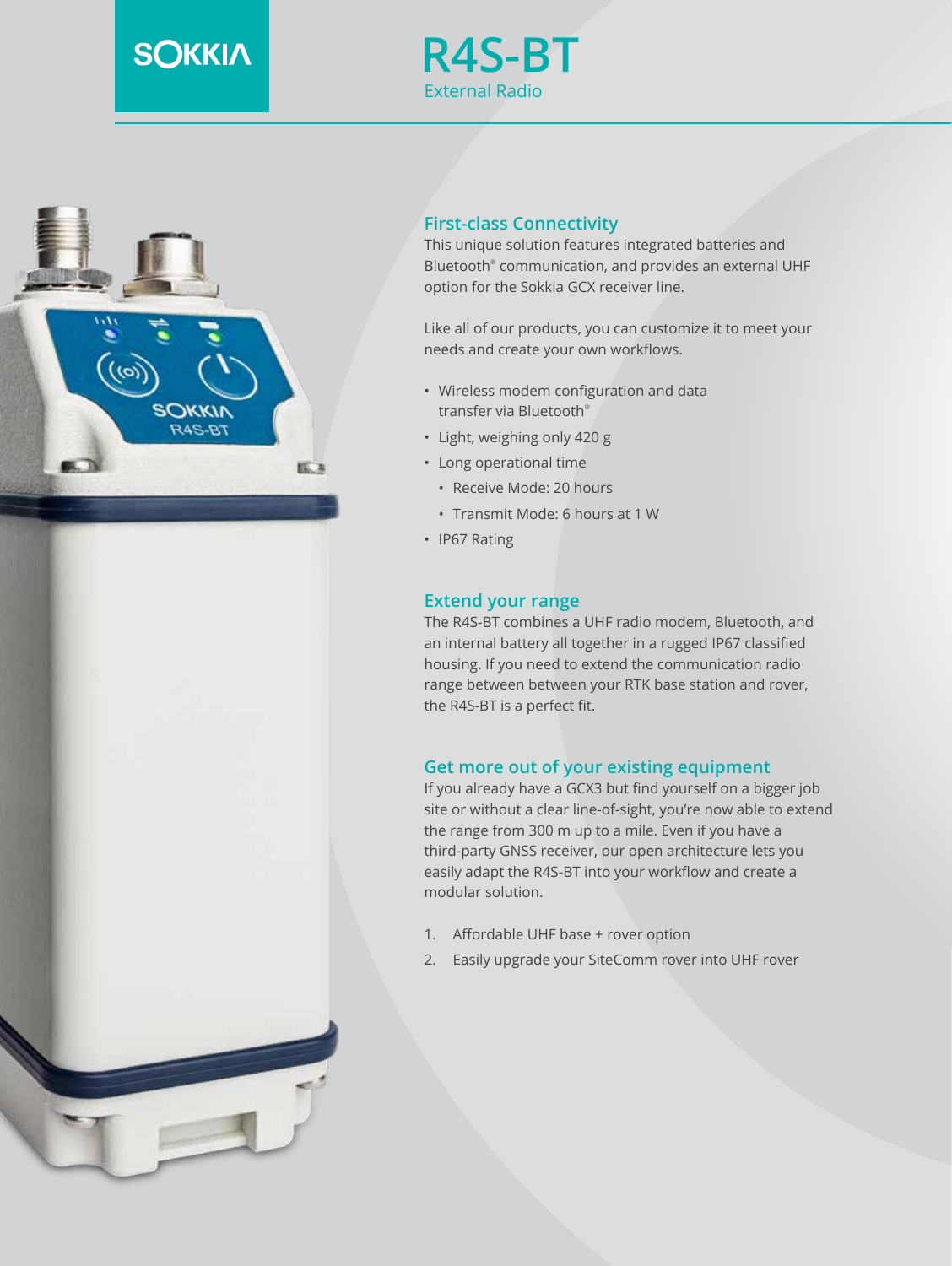## **Stay connected**

The R4S-BT is perfect in situations without a network connection, or where network or cellular connections are poor. Simply add on this external UHF radio and extend the range between the base and rover.

# **Ready for the field**

With an IP67 certification, the R4S-BT is ready to tackle even the toughest jobs. The housing is water and dustproof for rough outdoor conditions.

## **Stay charged**

The 7200 mAh battery lets you get more done on the job without the need to recharge during the workday. You can get up to 20 hours in receive mode and 6 hours in transmit mode at 1 W.

### **Affordable and upgradeable**

By using the R4S-BT, you get one of the most budget-friendly UHF base and rover options available. It provides a low-cost way to turn your SiteComm rover into a UHF rover.